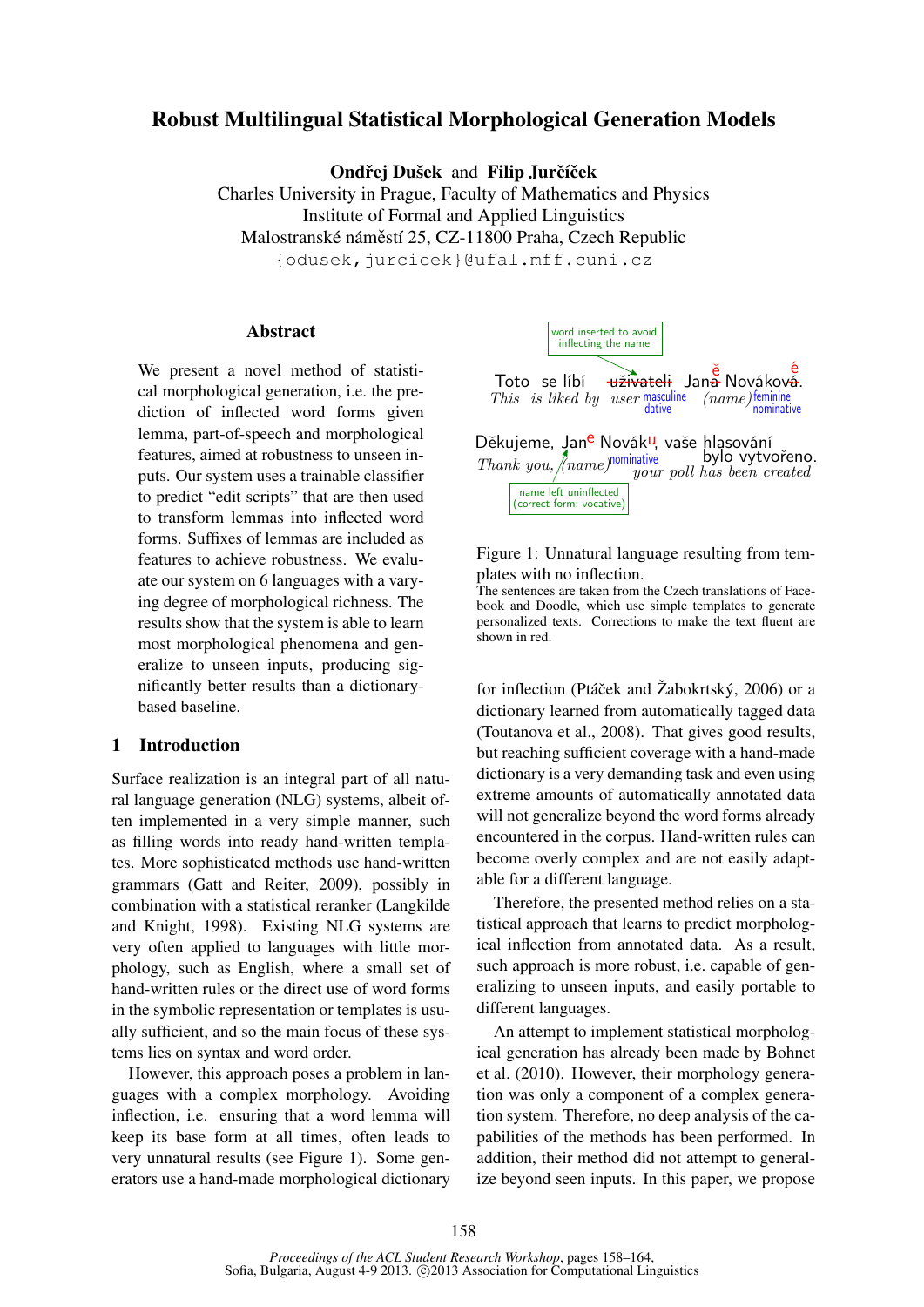several improvements and provide a detailed evaluation of a statistical morphological inflection system, including more languages into the evaluation and focusing on robustness to unseen inputs.

The paper is structured as follows: first, we explain the problem of morphological generation (Section 2), then give an account of our system (Section 3). Section 4 provides a detailed evaluation of the performance of our system in different languages. We then compare our system to related works in Section 5. Section 6 concludes the paper.

# 2 The Problem of Morphological Realization

The problem of morphological surface realization is inverse to part-of-speech tagging and lemmatization (or stemming): given a lemma/stem of a word and its part-of-speech and morphological properties, the system should output the correctly inflected form of the word. An example is given in Figure 2. This does not include generating auxiliary words (such as  $be \rightarrow$  *will be*), which are assumed to be already generated. and (occidential or a proposition of the proposition of the proposition of the proposition of the proposition of the proposition of the proposition of the proposition of the proposition of the strong section of the strong

| $\rightarrow$ words                                                                                                                     |
|-----------------------------------------------------------------------------------------------------------------------------------------|
| $\rightarrow$ Wörtern                                                                                                                   |
|                                                                                                                                         |
| $\rightarrow$ is                                                                                                                        |
| $\mathsf{ser} + \mathsf{V}$ $\frac{\text{gen} = \text{c}, \text{num} = \text{s}, \text{person} = 3,}{\text{model}}$<br>$\rightarrow$ es |
|                                                                                                                                         |

Figure 2: The task of morphological generation (examples for English, German, and Spanish).

While this problem can be solved by a set of rules to a great extent for languages with little morphology such as English (Minnen et al., 2001), it becomes much more complicated in languages with a complex nominal case system or multiple synthetic verbal inflection patterns, such as German or Czech. Figure 3 shows an example of ambiguity in these languages.

This research aims to create a system that is easy to train from morphologically annotated data, yet able to infer and apply more general rules and generate forms unseen in the training corpus.

# 3 Our Morphological Generation Setup

Similarly to Bohnet et al. (2010), our system is based on the prediction of edit scripts (diffs) between the lemma and the target word form (see Section 3.1), which are then used to derive the tar-

| Teller<br>(plate)    | Gen, Sg, Masc<br><b>NN</b><br><b>Tellers</b>  | Herr<br>(sir)       | ΝN        | Nom, PI, Masc<br><b>Herren</b> |
|----------------------|-----------------------------------------------|---------------------|-----------|--------------------------------|
| Oma<br>(grandma)     | Nom, PI, Fem<br><b>NN</b><br>Omas             | Mann<br>(man)       | <b>NN</b> | Nom, PI, Masc<br>Männer        |
| stroj N<br>(machine) | $Gen=I, Cas=7, Num=S$<br>strojem              | pán<br>- N<br>(sir) |           | $Gen=M.Cas=2,Num=S$<br>pána    |
| kost N<br>(bone)     | $Gen = F, Cas = 3, Num = P$<br>kost <b>em</b> | kůň<br>N<br>(horse) |           | $Gen=M,Cas=2,Num=S$<br>koně    |

Figure 3: Morphological ambiguity in German and Czech.

system to operate even on previously unseen lemmas. The employed classifier and features are described in Sections 3.2 and 3.3. Section 3.4 then gives an overview of the whole morphological inflection process.

### 3.1 Lemma-Form Edit Scripts

Our system uses lemma-form edit scripts based on the Levenshtein string distance metric (Levenshtein, 1966): the dynamic programming algorithm used to compute the distance can be adapted to produce diffs on characters, i.e. a mapping from the source string (lemma) to the target string (word form) that indicates which characters were added, replaced or removed.

We use the distance from the end of the word to indicate the position of a particular change, same as Bohnet et al. (2010). We have added several enhancements to this general scenario:

- Our system treats separately changes at the beginning of the word, since they are usually independent of the word length and always occur at the beginning, such as the prefix *ge*for past participles in German or *ne-* for negation in Czech.
- Adjacent changes in the string are joined together to produce a total lower number of more complex changes.
- If the Levenshtein edit script indicates a removal of letters from the beginning of the word, we treat the target word form as irregular, i.e. as if the whole word changed.
- In our setup, the edit scripts need not be treated as atomic, which allows to train separate classification models for word changes that are orthogonal (cf. Section 3.4).

The same inflection pattern is used to express multiple morphological properties (left) and multiple patterns may express the same property (right).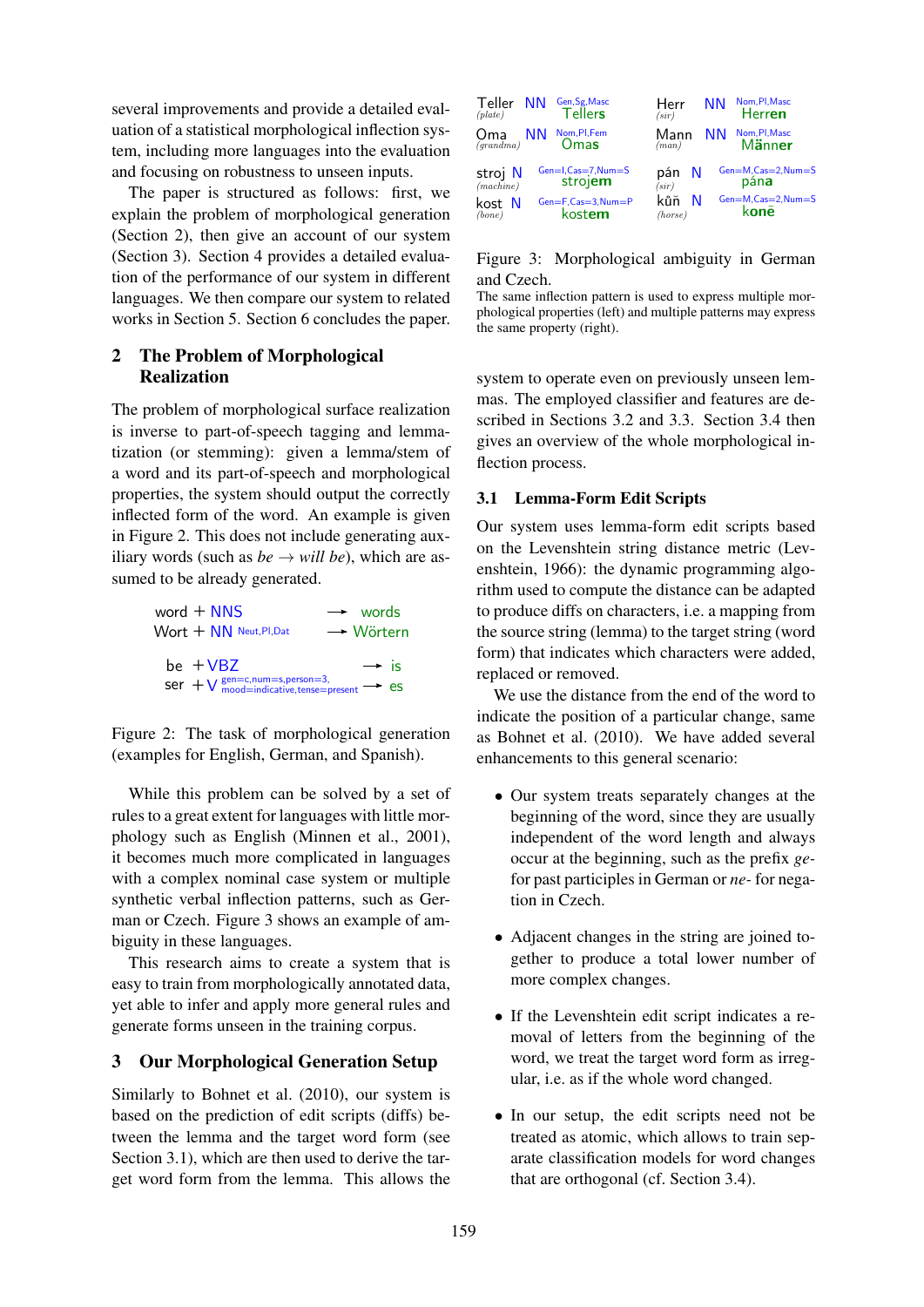An example of the edit scripts generated by our system is shown in Figure 4.

| do       | doing      | $>0$ -ing               |
|----------|------------|-------------------------|
| llegar   | llegó      | $>2-\delta$             |
| Mann     | Männer     | $>0$ -er, $3:1$ -ä      |
| jenž     | jež        | $>2:1-$                 |
| mantenir | mantindran | $> 0$ -an, 2:1-d, 4:1-i |
| sparen   | gespart    | $>$ 2-t, $<$ ge         |
| vědět    | nevíme     | $\geq$ 4-ime, $\lt$ ne  |
| he       | I٢         | $*_{{\it i}{\it s}}$    |

Figure 4: Example edit scripts generated by our system.

The changes are separated by commas. ">" denotes a change at the end of the word, " $N$ :" denotes a change at the  $N$ -th character from the end. The number of deleted characters and their replacement follows in both cases. "<" marks additions to the beginning of a word (regardless of its length). "\*" marks irregular forms where the whole word is replaced.

Our diffs are case-insensitive since we believe that letter-casing and morphology are distinct phenomena and should be treated separately. Caseinsensitivity, along with merging adjacent changes and the possibility to split models, causes a decrease in the number of different edit scripts, thus simplifying the task for the classifier.

In our preliminary experiments on Czech, we also explored the possibility of using different distance metrics for the edit scripts, such as various settings of the Needleman-Wunsch algorithm (Needleman and Wunsch, 1970) or the longest common subsequence<sup>1</sup> post-edited with regular expressions to lower the total number of changes. However, this did not have any noticeable impact on the performance of the models.

### 3.2 Used Statistical Models

We use the multi-class logistic regression classifier from the LibLINEAR package<sup>2</sup> (Fan et al., 2008) for the prediction of edit scripts. We use L1-regularization since it yields models that are smaller in size and the resulting trained weights indicate the important features in a straightforward way. This direct influence on features (similar to keyword spotting) allows for a simple interpretation of the learned models. We examined various settings of the regularization cost and the termination criterion (See Section 4.1).

We have also experimented with support vector machines from the LibSVM package (Chang

and Lin, 2011), but the logistic regression classifier proved to be better suited to this task, providing a higher edit script accuracy on the development set for German and Czech (when feature concatenation is used, cf. Section 3.3), while also requiring less CPU time and RAM to train.

# 3.3 Features

While the complete set of features varies across languages given their specifics, most of the features are common to all languages:

- *lemma* of the word in question,
- coarse and fine-grained *part-of-speech* tag,
- *morphological features* (e.g. case, gender, tense etc., tagset-dependent), and
- *suffixes of the lemma* of up to 4 characters.

Since morphological changes usually occur near the end of the word, they mostly depend just on that part of the word and not on e.g. prefixes or previous parts of a compound. Therefore, using suffixes allows the classifier to generalize to unknown words.

In addition, as we use a linear classifier, we have found the concatenation of various morphological features, such as number, gender, and case in nouns or tense and person in verbs, to be very beneficial. We created new features by concatenating all possible subsets of morphological features, as long as all their values were non-empty (to prevent from creating duplicate values). To avoid combinatorial explosion, we resorted to concatenating only case, number, and gender for Czech and excluding the postype feature from concatenation for Spanish and Catalan.

We also employ the properties of adjacent words in the sentence as features in our models for the individual languages (see Section 4). These are used mainly to model congruency (*is* vs. *are* in English, different adjectival declension after definite and indefinite article in German) or article vocalization (*l'* vs. *el* in Catalan). The congruency information could be obtained more reliably from elsewhere in a complete NLG system (e.g. features from the syntactic realizer), which would probably result in a performance gain, but lies beyond the scope of this paper.

No feature pruning was needed in our setup as our classifier was able to handle the large amount of features (100,000s, language-dependent).

<sup>&</sup>lt;sup>1</sup>We used the Perl implementation of this algorithm from https://metacpan.org/module/String::Diff. <sup>2</sup>We use it via the Python wrapper in the Scikit-Learn li-

brary (http://scikit-learn.org).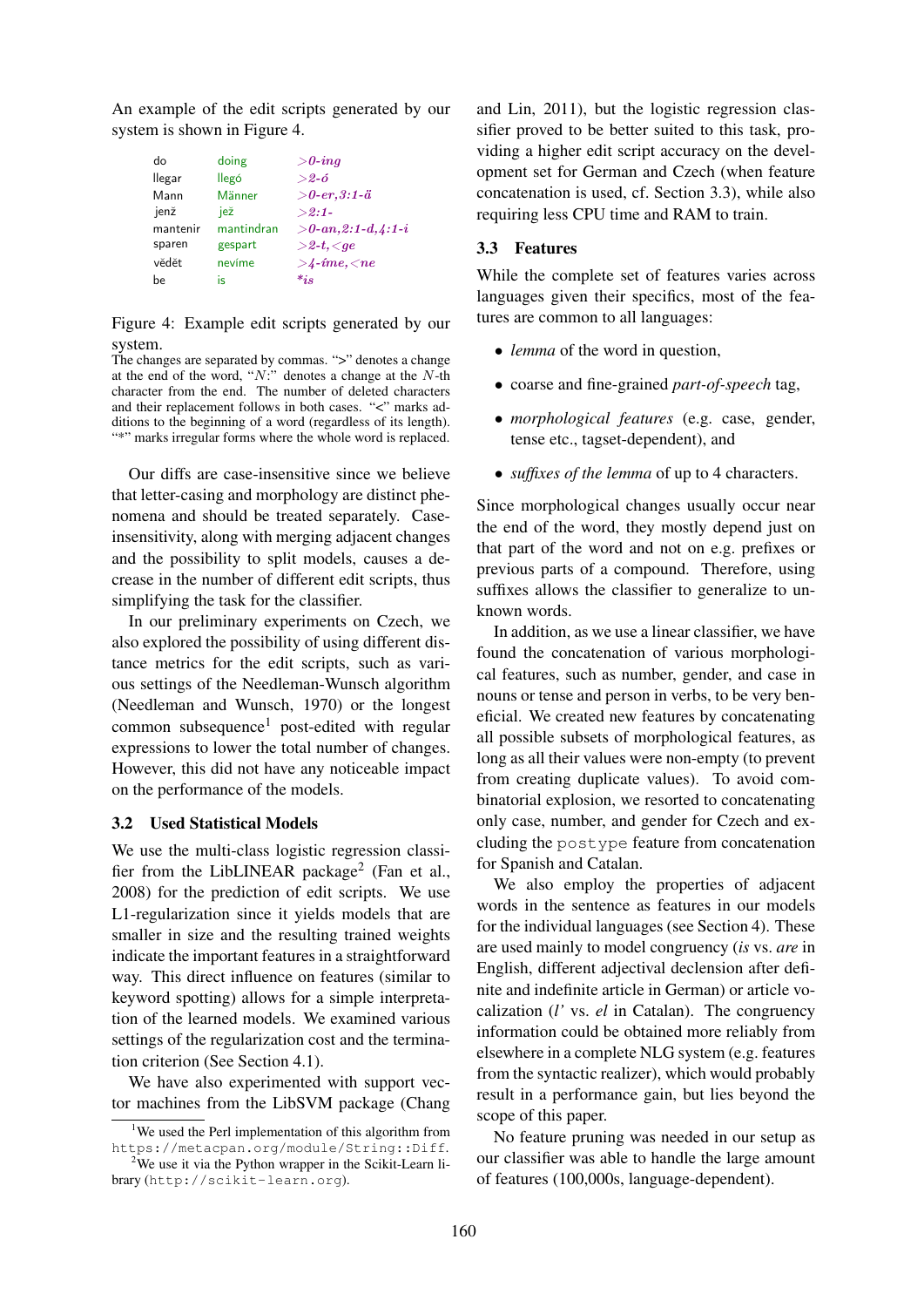#### 3.4 Overall Schema of the Predictor

After an examination of the training data, we decided to use a separate model for the changes that occur at the beginning of the word since they tend to be much simpler than and not very dependent on the changes towards the end of the word (e.g. the usages of the Czech negation prefix *ne-* or the German infinitive prefix *zu-* are quite self-contained phenomena).

The final word inflection prediction schema looks as follows:

- 1. Using the statistical model described in Section 3.2, predict an edit script (cf. Section 3.1) for changes at the end or in the middle of the word  $3$
- 2. Predict an edit script for the possible addition of a prefix using a separate model.
- 3. Apply the edit scripts predicted by the previous steps as rules to generate the final inflected word form.

#### 4 Experimental Evaluation

We evaluate our morphological generation setup on all of the languages included in the CoNLL 2009 Shared Task data sets except Chinese (which, as an isolating language, lacks morphology almost altogether): English, German, Spanish, Catalan, Japanese, and Czech. We use the CoNLL 2009 data sets (Hajič et al., 2009) with gold-standard morphology annotation for all our experiments (see Table 1 for a detailed overview).

We give a discussion of the overall performance of our system in all the languages in Section 4.1. We focus on Czech in the detailed analysis of the generalization power of our system in Section 4.2 since Czech has the most complicated morphology of all these languages. In addition, the morphological annotation provided in the CoNLL 2009 Czech data set is more detailed than in the other languages, which eliminates the need for additional syntactic features (cf. Section 3.3). We also provide a detailed performance overview on English for comparison.

#### 4.1 Overall Performance

The performance of our system in the best settings for the individual languages measured on the CoNLL 2009 evaluation test sets is shown in Table 2. We used the classifier and features described in Sections 3.2 and 3.3 (additional features for the individual languages are listed in the table). We used two models as described in Section 3.4 for all languages but English, where no changes at the beginning of the word were found in the training data set and a single model was sufficient. We performed a grid search for the best parameters of the first model<sup>4</sup> and used the same parameters for both models<sup>5</sup>

One can see from the results in Table 2 that the system is able to predict the majority of word forms correctly and performs well even on data unseen in the training set.

When manually inspecting the errors produced by the system, we observed that in some cases the system in fact assigned a form synonymous to the one actually occurring in the test set, such as *not* instead of *n't* in English or *také* instead of *taky* (both meaning *also*) in Czech. However, most errors are caused by the selection of a more frequent rule, even if incorrect given the actual morphological features. We believe that this could possibly be mitigated by using features combining lemma suffixes and morphological categories, or features from the syntactic context.

The lower score for German is caused partly by the lack of syntactic features for the highly ambiguous adjective inflection and partly by a somewhat problematic lemmatization of punctuation (all punctuation has the lemma "\_" and the partof-speech tag only distinguishes terminal, commalike and other characters).

#### 4.2 Generalization Power

To measure the ability of our system to generalize to previously unseen inputs, we compare it against a baseline that uses a dictionary collected from the same data and leaves unseen forms intact. The performance of our system on unseen forms is shown in Table 2 for all languages. A comparison with the dictionary baseline for varying training data sizes in English and Czech is given in Table 3.

It is visible from Table 3 that our approach

<sup>&</sup>lt;sup>3</sup>Completely irregular forms (see Section 3.1) are also predicted by this step.

<sup>&</sup>lt;sup>4</sup>We always used L1-norm and primal form and modified the termination criterion *tol* and regularization strength *C*. The best values found on the development data sets for the individual languages are listed in Table 2.

 $5<sup>5</sup>$ As the changes at the beginning of words are much simpler, changing parameters did not have a significant influence on the performance of the second model.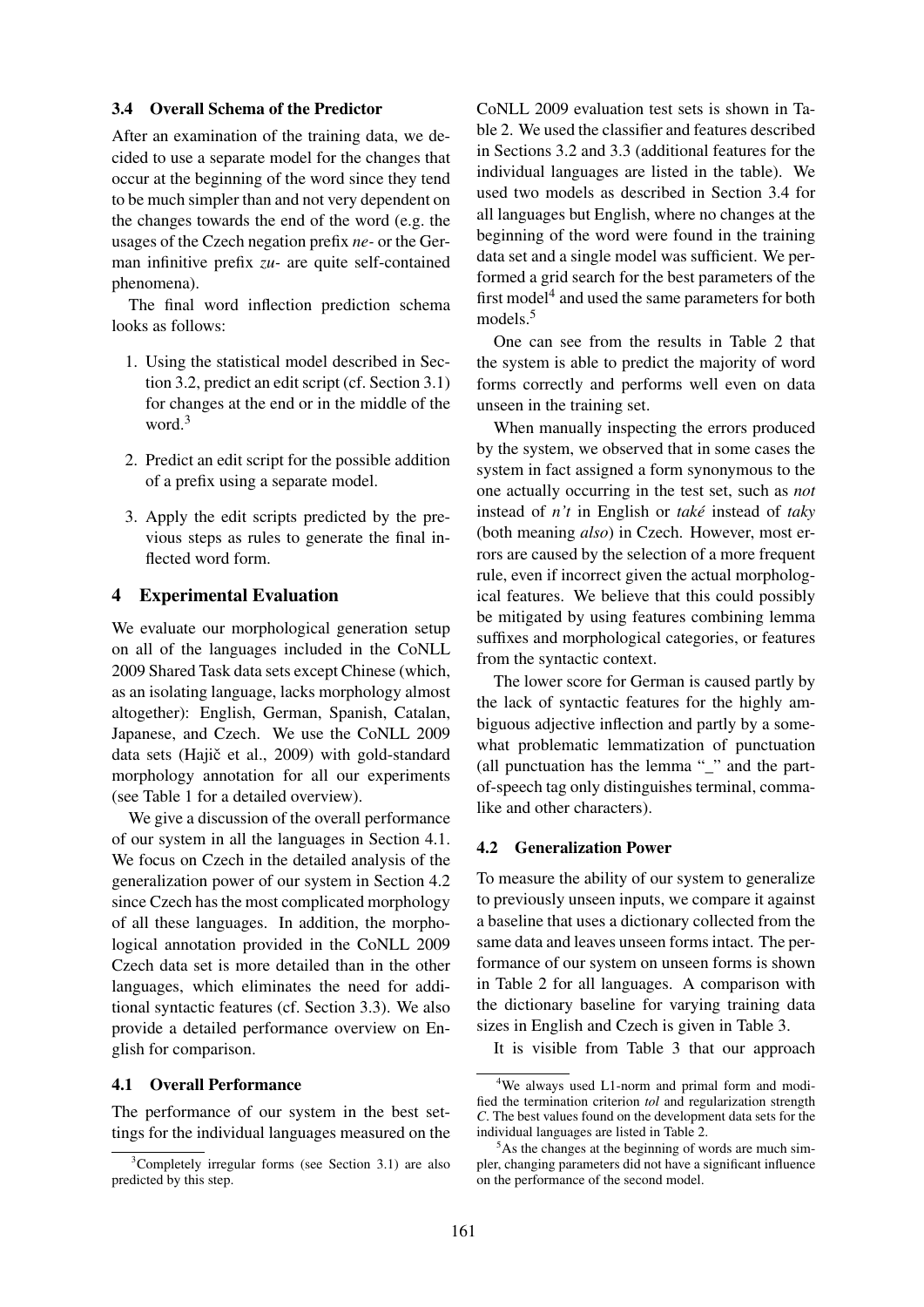| Language |         | Data set sizes |        | In Eval $(\%)$ |              |      |  |  |
|----------|---------|----------------|--------|----------------|--------------|------|--|--|
|          | Train   | Dev            | Eval   | -Punct         | <b>InflF</b> | UnkF |  |  |
| English  | 958.167 | 33.368         | 57,676 | 85.93          | 15.14        | 1.80 |  |  |
| German   | 648,677 | 32,033         | 31,622 | 87.24          | 45.12        | 8.69 |  |  |
| Spanish  | 427,442 | 50.368         | 50,630 | 85.42          | 29.96        | 6.16 |  |  |
| Catalan  | 390,302 | 53,015         | 53,355 | 86.75          | 31.89        | 6.28 |  |  |
| Japanese | 112,555 | 6.589          | 13,615 | 87.34          | 10.73        | 6.43 |  |  |
| Czech    | 652.544 | 87,988         | 92,663 | 85.50          | 42.98        | 7.68 |  |  |

|  |  | Table 1: The CoNLL 2009 data sets: Sizes and properties |
|--|--|---------------------------------------------------------|
|--|--|---------------------------------------------------------|

The data set sizes give the number of words (tokens) in the individual sets. The right column shows the percentage of data in the evaluation set: *-Punct* = excluding punctuation tokens, *InflF* = only forms that differ from the lemma (i.e. have a non-empty edit script),  $UnkF =$  forms unseen in the training set.

| Language | <b>Additional features</b> | <b>Best parameters</b> | Rule $(\% )$  | Form accuracy $(\% )$ |       |              |       |
|----------|----------------------------|------------------------|---------------|-----------------------|-------|--------------|-------|
|          |                            |                        | accuracy      | Total                 | -Punc | <b>InflF</b> | UnkF  |
| English  | $W-1/I.T$                  | $C=10$ , tol=1e-3      | 99.56         | 99.56                 | 99.49 | 97.76        | 98.26 |
| German   | W-1/LT, MC                 | $C=10$ , tol=1e-3      | 96.66 / 99.91 | 96.46                 | 98.01 | 92.64        | 89.63 |
| Spanish  | MC.                        | $C=100$ , tol=1e-3     | 99.05 / 99.98 | 99.01                 | 98.86 | 97.10        | 91.11 |
| Catalan  | $W+1/C1$ , MC              | $C=10$ , tol=1e-3      | 98.91/99.86   | 98.72                 | 98.53 | 96.49        | 94.24 |
| Japanese | MC.                        | $C=100$ , tol=1e-3     | 99.94 / 100.0 | 99.94                 | 99.93 | 99.59        | 99.54 |
| Czech    | MC.                        | $C=100$ , tol=1e-3     | 99.45 / 99.99 | 99.45                 | 99.35 | 98.81        | 95.93 |

Table 2: The overall performance of our system in different languages.

The *additional features* include: *MC* = concatenation of morphological features (see Section 3.3), *W-1/LT* = lemma and partof-speech tag of the previous word,  $W+1/CI$  = first character of the following word.

*Rule (edit script) accuracy* is given for the prediction of changes at the end or in the middle and at the beginning of the word, respectively.

The *form accuracy* field shows the percentage of correctly predicted (lowercased) target word forms: *Total* = on the whole evaluation set; *-Punct*, *InflF*, *UnkF* = on subsets as defined in Table 1.

maintains a significantly $6$  higher accuracy when compared to the baseline for all training data sizes. It is capable of reaching high performance even with relatively small amounts of training instances. The overall performance difference becomes smaller as the training data grow; however, performance on unseen inputs and relative error reduction show a different trend: the improvement stays stable. The relative error reduction decreases slightly for English where unknown word forms are more likely to be base forms of unknown lemmas, but keeps increasing for Czech where unknown word forms are more likely to require inflection (the accuracy reached by the baseline method on unknown forms equals the percentage of base forms among the unknown forms).

Though the number of unseen word forms is declining with increasing amounts of training data, which plays in favor of the dictionary method, unseen inputs will still occur and may become very frequent for out-of-domain data. Our system is therefore beneficial – at least as a back-off for unseen forms – even if a large-coverage morphological dictionary is available.

We observed upon manual inspection that the suffix features were among the most prominent for the prediction of many edit scripts, which indicates their usefulness; e.g. LemmaSuffix1=e is a strong feature (along with POS\_Tag=VBD) for the edit script >0d in English.

# 5 Related Work

Statistical morphological realizers are very rare since most NLG systems are either fully based on hand-written grammars, including morphological rules (Bateman et al., 2005; Gatt and Reiter, 2009; Lavoie and Rambow, 1997), or employ statistical methods only as a post-processing step to select the best one of several variants generated by a rule-based system (Langkilde and Knight, 1998; Langkilde-Geary, 2002) or to guide the decision among the rules during the generation process (Belz, 2008). While there are fully statistical surface realizers (Angeli et al., 2010; Mairesse et al., 2010), they operate in a phrase-based fashion on word forms with no treatment of morphology. Morphological generation in machine translation tends to use dictionaries – hand-written (Žabokrt-

<sup>&</sup>lt;sup>6</sup>Significance at the 99% level has been assessed using paired bootstrap resampling (Koehn, 2004).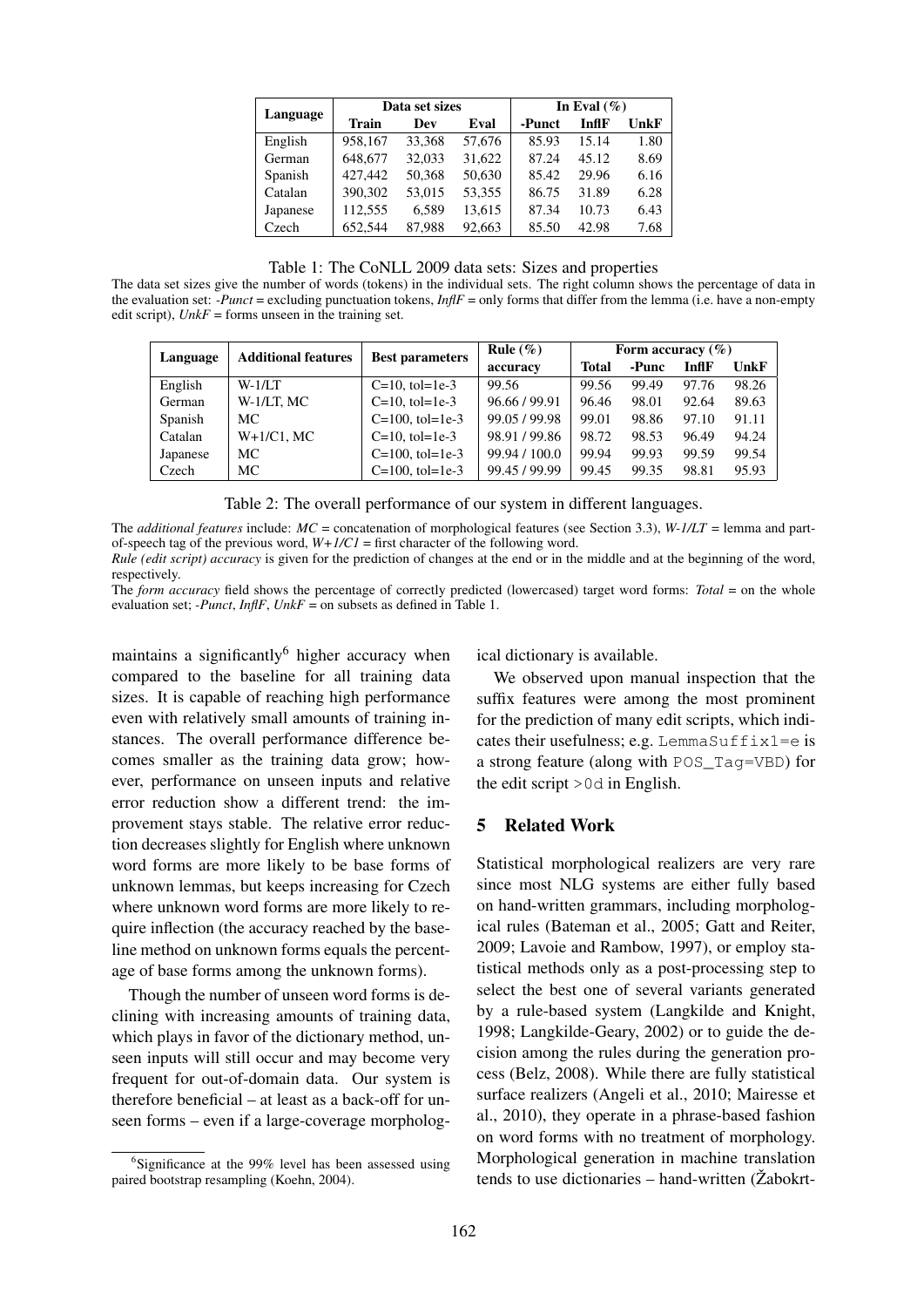| Train | Czech  |            |       |       |                  |         |        | <b>English</b> |           |       |               |         |
|-------|--------|------------|-------|-------|------------------|---------|--------|----------------|-----------|-------|---------------|---------|
| data  | Unseen | Dict. acc. |       |       | Our sys. acc.    |         | Unseen |                | Dict acc. |       | Our sys. acc. | Error   |
| part  | forms  | Total      | UnkF  | Total | $_{\text{UnkF}}$ | reduct. | forms  | Total          | UnkF      | Total | UnkF          | reduct. |
| 0.1   | 63.94  | 62.00      | 41.54 | 76.92 | 64.43            | 39.27   | 27.77  | 89.18          | 78.73     | 95.02 | 93.14         | 53.91   |
| 0.5   | 51.38  | 66.78      | 38.65 | 88.73 | 78.83            | 66.08   | 19.96  | 91.34          | 76.33     | 97.89 | 95.56         | 75.64   |
|       | 45.36  | 69.43      | 36.97 | 92.23 | 83.60            | 74.60   | 14.69  | 92.76          | 73.95     | 98.28 | 95.27         | 76.19   |
| 5     | 31.11  | 77.29      | 35.56 | 96.63 | 90.36            | 85.17   | 6.82   | 96.21          | 75.73     | 99.05 | 97.13         | 74.96   |
| 10    | 24.72  | 80.97      | 33.88 | 97.83 | 92.45            | 88.61   | 4.66   | 97.31          | 77.13     | 99.34 | 97.76         | 75.44   |
| 20    | 17.35  | 85.69      | 32.47 | 98.72 | 94.28            | 91.02   | 3.10   | 98.09          | 78.52     | 99.46 | 97.57         | 71.65   |
| 30    | 14.17  | 87.92      | 31.85 | 98.95 | 94.56            | 91.34   | 2.46   | 98.40          | 79.79     | 99.48 | 97.63         | 67.75   |
| 50    | 11.06  | 90.34      | 31.62 | 99.20 | 95.25            | 91.69   | 1.76   | 98.69          | 80.53     | 99.54 | 98.04         | 64.81   |
| 75    | 9.01   | 91.91      | 31.54 | 99.34 | 95.60            | 91.89   | 1.35   | 98.86          | 82.23     | 99.55 | 98.17         | 60.61   |
| 100   | 7.68   | 92.88      | 30.38 | 99.45 | 95.93            | 92.21   | 1.12   | 98.94          | 82.53     | 99.56 | 98.26         | 58.85   |

Table 3: Comparison of our system with a dictionary baseline on different training data sizes. All numbers are percentages. The accuracy of both methods is given for the whole evaluation set (*Total*) and for word forms unseen in the training set (*UnkF*). *Error reduct.* shows the relative error reduction of our method in comparison to the baseline on the whole evaluation set.

ský et al., 2008), learnt from data (Toutanova et al., 2008), or a combination thereof (Popel and Žabokrtský, 2009).

The only statistical morphological generator known to us is that of Bohnet et al. (2010), employed as a part of a support-vector-machinesbased surface realizer from semantic structures. They apply their system to a subset of CoNLL 2009 data sets and their results (morphological accuracy of 97.8% for English, 97.49% for German and 98.48% for Spanish) seem to indicate that our system performs better for English, slightly better for Spanish and slightly worse for German, but the numbers may not be directly comparable to our results as it is unclear whether the authors use the original data set or the output of the previous steps of their system for evaluation and whether they include punctuation and/or capitalization.

Since the morphological generator of Bohnet et al. (2010) is only a part of a larger system, they do not provide a thorough analysis of the results. While their system also predicts edit scripts derived from Levenshtein distance, their edit script representation seems less efficient than ours. They report using about 1500 and 2500 different scripts for English and German, respectively, disregarding scripts occurring only once in the training data. However, our representation only yields 154 English and 1785 German<sup>7</sup> edit scripts with no pruning. Along with the independent models for the beginning of the word, this simplifies the task for the classifier. In addition to features used by

<sup>7</sup>We get this number when counting the edit scripts as atomic; they divide into 1735 changes at the end or in the middle of the words and 18 changes at the beginning.

Bohnet et al. (2010), our system includes the suffix features to generalize to unseen inputs.

### 6 Conclusions and Further Work

We have presented a fully trainable morphological generation system aimed at robustness to previously unseen inputs, based on logistic regression and Levenshtein distance edit scripts between the lemma and the target word form. The results from the evaluation on six different languages from the CoNLL 2009 data sets indicate that the system is able to learn most morphological rules correctly and is able to cope with previously unseen input, performing significantly better than a dictionary learned from the same amount of data. The system is freely available for download at:

http://ufal.mff.cuni.cz/~odusek/flect

In future, we plan to integrate our generator into a semantic NLG scenario, as well as a simpler template-based system, and evaluate it on further languages. We also consider employing transformation-based learning (Brill, 1995) for prediction to make better use of the possibility of splitting the edit scripts and applying the morphological changes one-by-one.

# Acknowledgments

This research was partly funded by the Ministry of Education, Youth and Sports of the Czech Republic under the grant agreement LK11221 and core research funding of Charles University in Prague. The authors would like to thank Matěj Korvas and Martin Popel for helpful comments on the draft and David Marek, Ondřej Plátek and Lukáš Žilka for discussions.